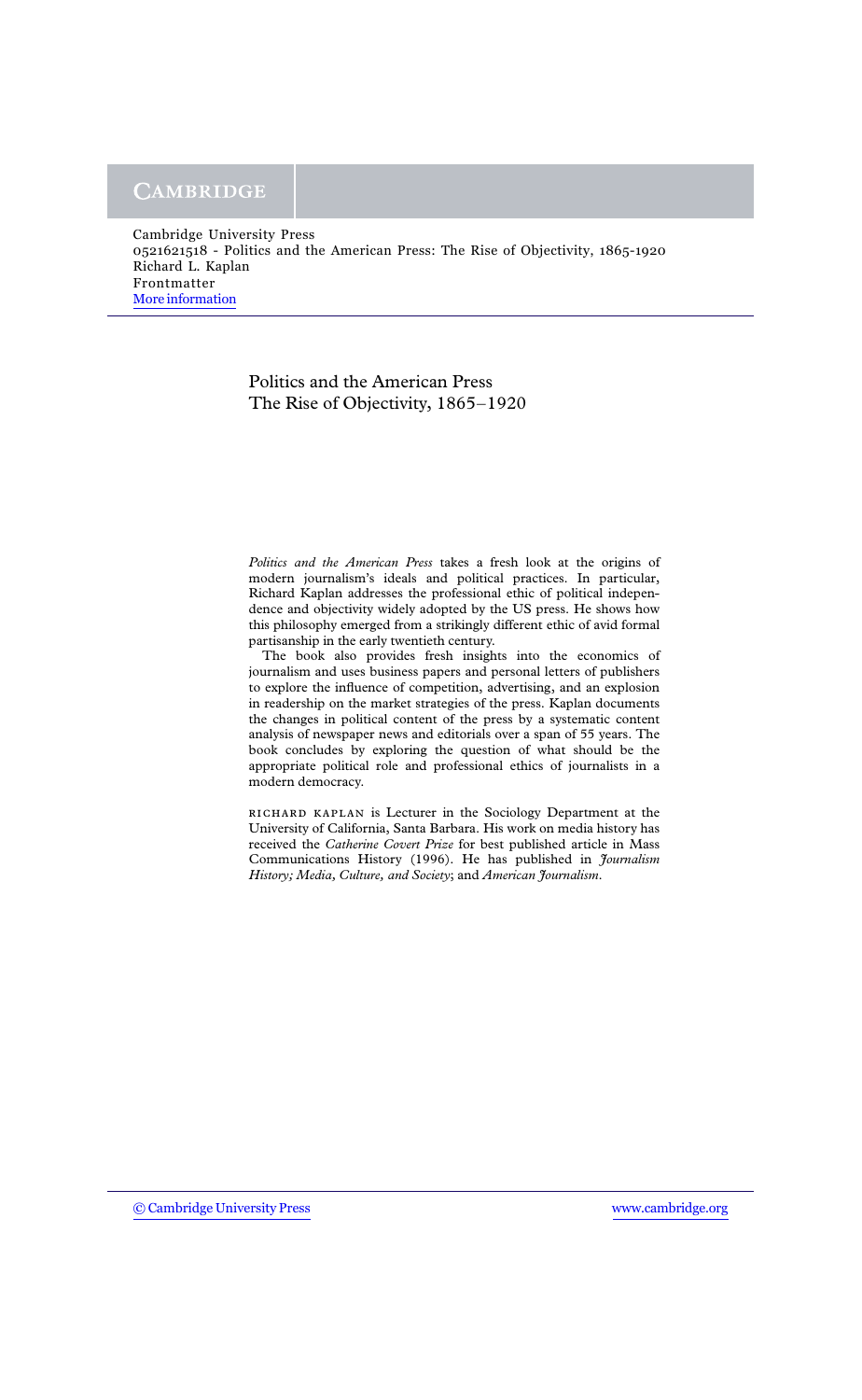## **Politics and the American Press**

The Rise of Objectivity, 1865-1920

Richard L. Kaplan

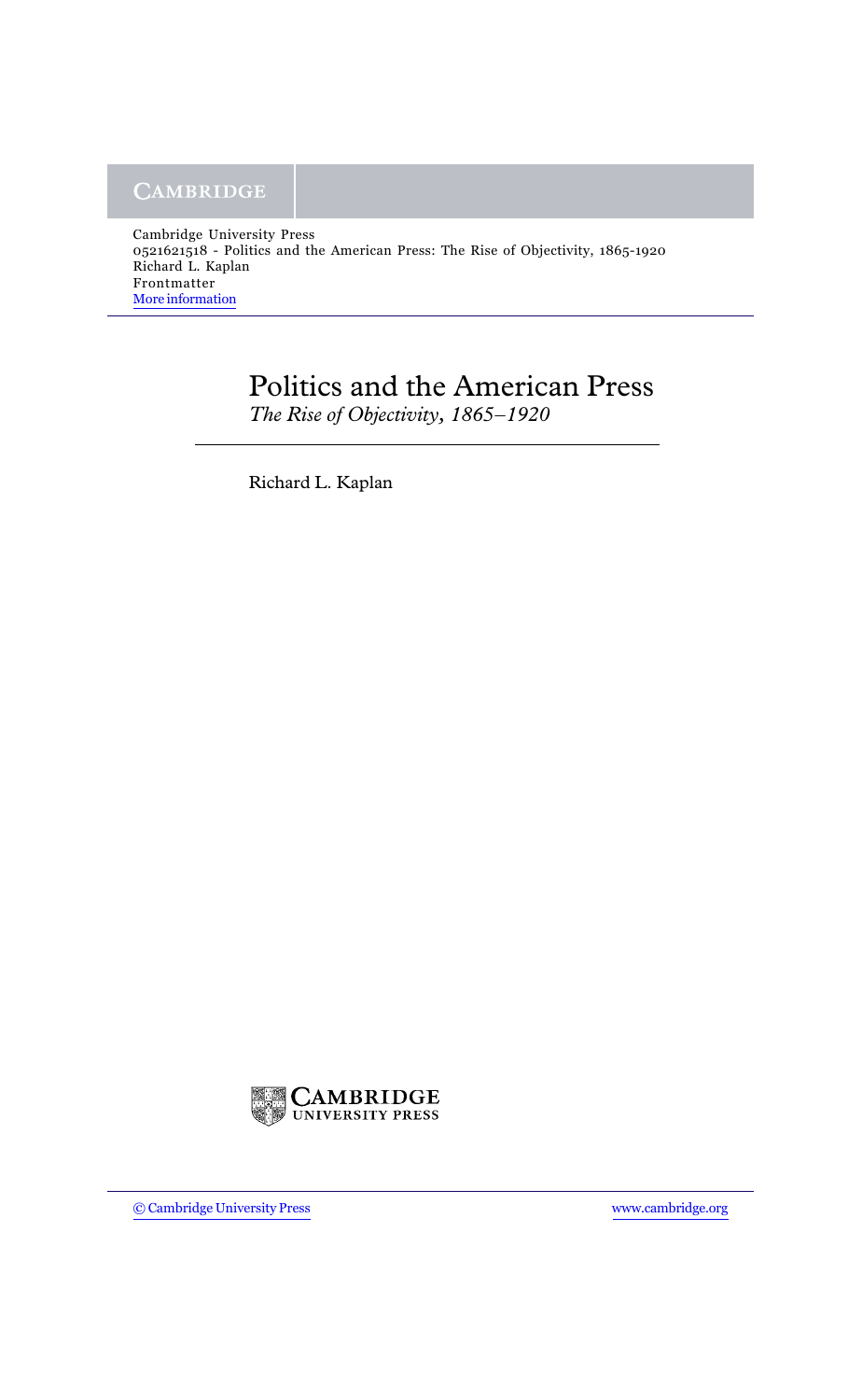| Cambridge University Press                                                        |
|-----------------------------------------------------------------------------------|
| 0.521621518 - Politics and the American Press: The Rise of Objectivity, 1865-1920 |
| Richard L. Kaplan                                                                 |
| Frontmatter                                                                       |
| More information                                                                  |
|                                                                                   |

PUBLISHED BY THE PRESS SYNDICATE OF THE UNIVERSITY OF CAMBRIDGE The Pitt Building, Trumpington Street, Cambridge, United Kingdom

CAMBRIDGE UNIVERSITY PRESS The Edinburgh Building, Cambridge CB2 2RU, UK 40 West 20th Street, New York NY 10011–4211, USA 477 Williamstown Road, Port Melbourne, VIC 3207, Australia Ruiz de Alarcón 13, 28014 Madrid, Spain Dock House, The Waterfront, Cape Town 8001, South Africa

http://www.cambridge.org

© Richard L. Kaplan 2002

This book is in copyright. Subject to statutory exception and to the provisions of relevant collective licensing agreements, no reproduction of any part may take place without the written permission of Cambridge University Press.

First published 2002

Printed in the United Kingdom at the University Press, Cambridge

 $Type face$  Plantin 10/12 pt System 3b2 [CE]

A catalogue record for this book is available from the British Library

Library of Congress Cataloguing in Publication data

Kaplan, Richard L. (Richard Lee), 1955– Politics and the American Press: the rise of objectivity, 1865–1920 / Richard L. Kaplan. p. cm. Includes bibliographical references and index. ISBN 0521621518 (hb.) ISBN 0521006023 (pb.) 1. Press and politics  $-$  United States  $-$  History  $-$  19th century. 2. Press and politics – United States – History – 20th century. 3. Journalism – Objectivity – United States – History – 19th century. 4. Journalism – Objectivity – United States – History – 20th century. I. Title. PN4888.P6 K37 2001

071'.3'09034 – dc21 2001025240 CIP

ISBN 0 521 62151 8 hardback ISBN 0521006023 paperback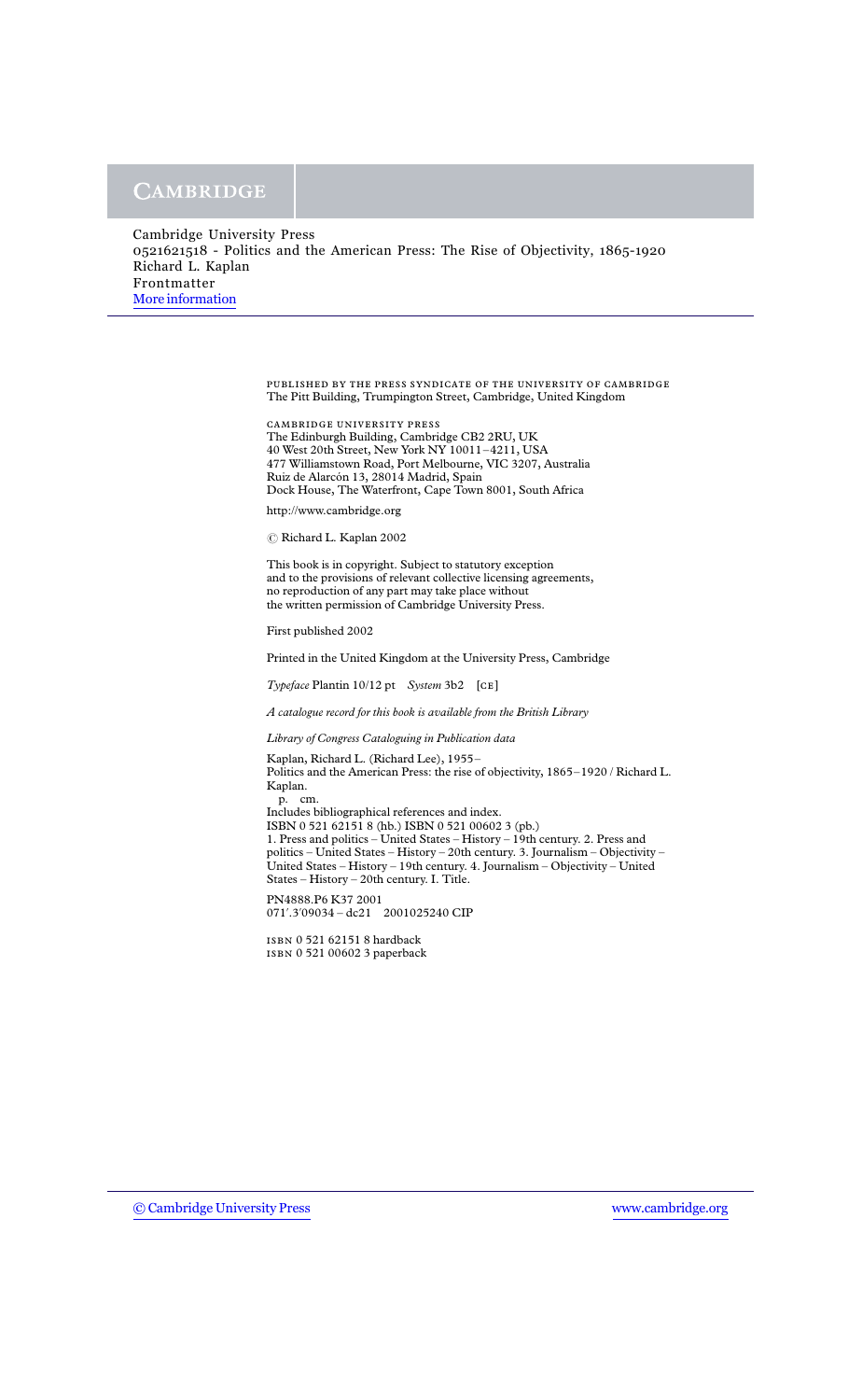For my mother and father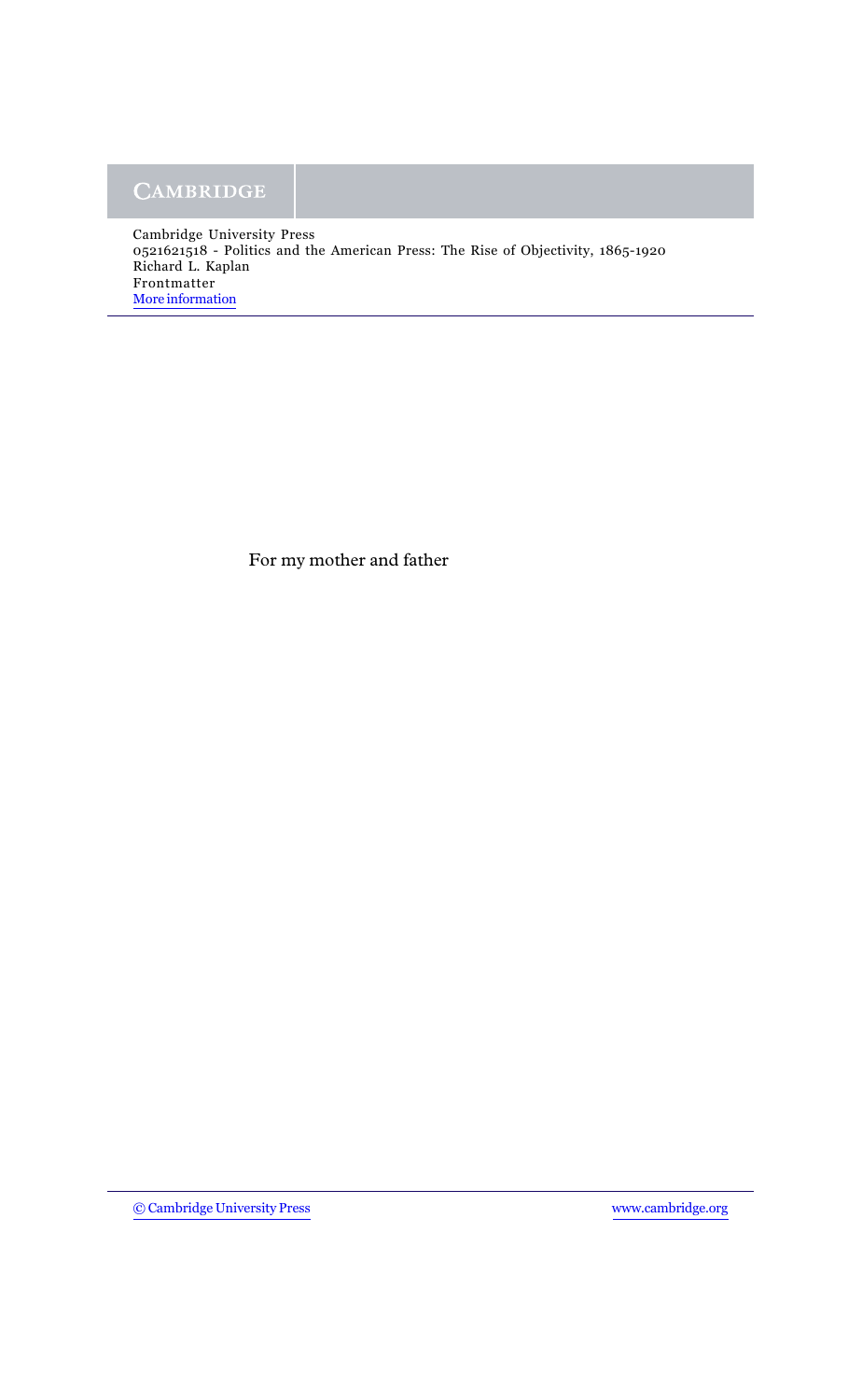| Cambridge University Press                                                       |
|----------------------------------------------------------------------------------|
| 0521621518 - Politics and the American Press: The Rise of Objectivity, 1865-1920 |
| Richard L. Kaplan                                                                |
| Frontmatter                                                                      |
| More information                                                                 |
|                                                                                  |

## Contents

| Acknowledgments                                |                                                                                                           | page V111         |
|------------------------------------------------|-----------------------------------------------------------------------------------------------------------|-------------------|
| Introduction                                   |                                                                                                           | 1                 |
| 1                                              | Partisan news in the early Reconstruction Era: African-<br>Americans in the vortex of political publicity | 22                |
|                                                | 2 Economic engines of partisanship                                                                        | 55                |
| 3                                              | Rituals of partisanship: American journalism in the Gilded Age                                            | 72                |
| 4                                              | The two revolutions in urban newspaper economics, 1873<br>and 1888                                        | 104               |
| 5.                                             | 1896 and the political revolution in Detroit journalism                                                   | 140               |
|                                                | Conclusion                                                                                                |                   |
| Methodological appendix<br>References<br>Index |                                                                                                           | 200<br>204<br>221 |